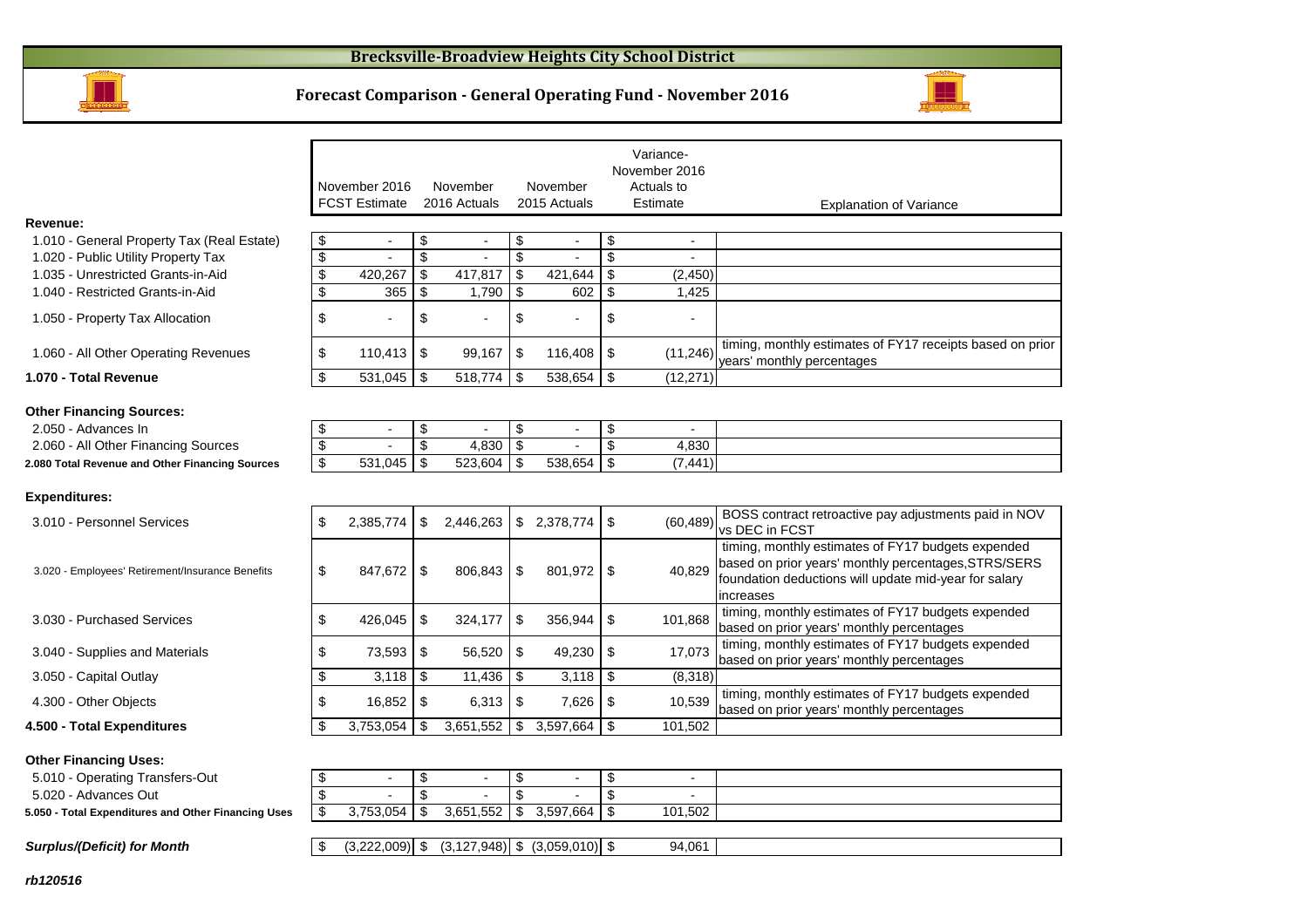### **Brecksville-Broadview Heights City School District**



#### **Forecast Comparison - General Operating Fund - November 2016**



|                                                  |                                  |      |                     |                         |              |                | Variance-Current      |                                                                                                                                                                                  |
|--------------------------------------------------|----------------------------------|------|---------------------|-------------------------|--------------|----------------|-----------------------|----------------------------------------------------------------------------------------------------------------------------------------------------------------------------------|
|                                                  | <b>Current FYTD</b>              |      | <b>Current FYTD</b> |                         | Prior FYTD   |                | <b>FYTD Actual to</b> |                                                                                                                                                                                  |
|                                                  | <b>FCST Estimate</b>             |      | Actuals             |                         | Actuals      |                | <b>FCST Estimate</b>  | <b>Explanation of Variance</b>                                                                                                                                                   |
| Revenue:                                         |                                  |      |                     |                         |              |                |                       |                                                                                                                                                                                  |
| 1.010 - General Property Tax (Real Estate)       | \$<br>14.422.041                 | \$   | 14,422,041          |                         | \$13,807,582 | \$             |                       |                                                                                                                                                                                  |
| 1.020 - Public Utility Property Tax              | \$<br>872,487                    | - \$ | 872,487             | \$                      | 879,411      | \$             |                       |                                                                                                                                                                                  |
| 1.035 - Unrestricted Grants-in-Aid               | \$<br>2,200,238                  | -\$  | 2,209,860           | $\sqrt[6]{\frac{1}{2}}$ | 2,213,787    | \$             | 9,622                 |                                                                                                                                                                                  |
| 1.040 - Restricted Grants-in-Aid                 | \$<br>1,826                      | -\$  | 3,243               | \$                      | 2,895        | \$             | 1,417                 |                                                                                                                                                                                  |
| 1.050 - Property Tax Allocation                  | \$<br>2,299,339                  | \$   | 2,177,658           | \$                      | 2,408,575    | \$             | (121, 681)            | timing of receipt of TPP replacment & supplement<br>payments from ODE                                                                                                            |
| 1.060 - All Other Operating Revenues             | \$<br>926,309                    | -\$  | 868,113             | \$                      | 705,980      | \$             | (58, 196)             | timing, monthly estimates of FY17 receipts based on prior<br>years' monthly percentages                                                                                          |
| 1.070 - Total Revenue                            | \$<br>20,722,240                 | \$   | 20,553,402          |                         | \$20,018,230 | \$             | (168, 838)            |                                                                                                                                                                                  |
|                                                  |                                  |      |                     |                         |              |                |                       |                                                                                                                                                                                  |
| <b>Other Financing Sources:</b>                  |                                  |      |                     |                         |              |                |                       |                                                                                                                                                                                  |
| 2.050 - Advances In                              | \$<br>$\blacksquare$             | \$   | $\sim$              | \$                      |              | \$             |                       |                                                                                                                                                                                  |
| 2.060 - All Other Financing Sources              | \$<br>270                        | - \$ | 5,106               | \$                      | 13,642       | \$             | 4,836                 |                                                                                                                                                                                  |
| 2.080 Total Revenue and Other Financing Sources  | \$<br>$20,722,510$ \$            |      | 20,558,508          |                         | \$20,031,872 | \$             | (164,002)             |                                                                                                                                                                                  |
|                                                  |                                  |      |                     |                         |              |                |                       |                                                                                                                                                                                  |
| <b>Expenditures:</b>                             |                                  |      |                     |                         |              |                |                       |                                                                                                                                                                                  |
| 3.010 - Personnel Services                       | \$<br>11,450,992                 |      | \$11,507,833        |                         | \$11,429,090 | $\mathfrak{S}$ | (56, 841)             | BOSS contract retroactive pay adjustments paid in NOV<br>vs DEC in FCST                                                                                                          |
| 3.020 - Employees' Retirement/Insurance Benefits | \$<br>4,075,365                  | \$   | 3,943,923           |                         | \$3,844,446  | \$             | 131,442               | timing, monthly estimates of FY17 budgets expended<br>based on prior years' monthly percentages, STRS/SERS<br>foundation deductions will update mid-year for salary<br>increases |
| 3.030 - Purchased Services                       | \$<br>1,918,767                  | \$   | 1,766,209           | \$                      | 1,653,743    | \$             | 152,558               | timing, monthly estimates of FY17 budgets expended<br>based on prior years' monthly percentages                                                                                  |
| 3.040 - Supplies and Materials                   | \$<br>488,812                    | -\$  | 403,893             | \$                      | 475,901      | \$             | 84,919                | timing, monthly estimates of FY17 budgets expended<br>based on prior years' monthly percentages                                                                                  |
| 3.050 - Capital Outlay                           | \$                               |      | 46,169              | \$                      | 55,112       | \$             | 8,007                 |                                                                                                                                                                                  |
| 4.300 - Other Objects                            | \$<br>357,786                    | \$   | 338,919             | \$                      | 323,459      | \$             | 18,867                | timing, monthly estimates of FY17 budgets expended<br>based on prior years' monthly percentages                                                                                  |
| 4.500 - Total Expenditures                       | \$<br>18,345,898   \$ 18,006,946 |      |                     |                         | \$17,781,751 | $\sqrt[6]{3}$  | 338,952               |                                                                                                                                                                                  |

#### **Other Financing Uses:**

5.010 - Operating Transfers-Out 5.010 - 5.010 - 5.010 - 5.010 - 5.010 - 5.010 - 5.010 - 5.010 - 5.010 - 5.010 - 5.010 - 5.010 - 5.010 - 5.010 - 5.010 - 5.010 - 5.010 - 5.010 - 5.010 - 5.010 - 5.010 - 5.010 - 5.010 - 5.010

5.020 - Advances Out

**5.050 - Total Expenditures and Other Financing Uses**

**Surplus/(Deficit) FYTD**

| S  | 11,450,992 | S. | 11,507,833 |     | \$11,429,090 | \$ | (56, 841) | BOSS contract retroactive pay adjustments paid in NOV<br>vs DEC in FCST                                                                                                          |
|----|------------|----|------------|-----|--------------|----|-----------|----------------------------------------------------------------------------------------------------------------------------------------------------------------------------------|
| \$ | 4,075,365  |    | 3,943,923  | S.  | 3,844,446    | S  | 131,442   | timing, monthly estimates of FY17 budgets expended<br>based on prior years' monthly percentages, STRS/SERS<br>foundation deductions will update mid-year for salary<br>increases |
| S  | 1,918,767  | S  | 1,766,209  | \$. | 653,743.     | S  | 152,558   | timing, monthly estimates of FY17 budgets expended<br>based on prior years' monthly percentages                                                                                  |
| \$ | 488,812    |    | 403,893    | S   | 475,901      | \$ | 84,919    | timing, monthly estimates of FY17 budgets expended<br>based on prior years' monthly percentages                                                                                  |
|    | 54,176     |    | 46,169     | S   | 55,112       | \$ | 8,007     |                                                                                                                                                                                  |
| \$ | 357,786    |    | 338,919    | S   | 323,459      | S  | 18,867    | timing, monthly estimates of FY17 budgets expended<br>based on prior years' monthly percentages                                                                                  |
|    | 18,345,898 |    | 18.006.946 |     | \$17.781.751 | \$ | 338,952   |                                                                                                                                                                                  |

| ansfers-Out                | $\overline{\phantom{0}}$ |            |              | $\overline{\phantom{0}}$ |  |
|----------------------------|--------------------------|------------|--------------|--------------------------|--|
|                            | 40,000                   | 40,000     | 40,000       | $\overline{\phantom{0}}$ |  |
| s and Other Financing Uses | 18.385.898               | 18,046,946 | \$17.821.751 | 338.952                  |  |
|                            |                          |            |              |                          |  |
| D                          | 2.336.612                | 2,511,562  | 2.210.121    | 174,950                  |  |
|                            |                          |            |              |                          |  |

**rb120516**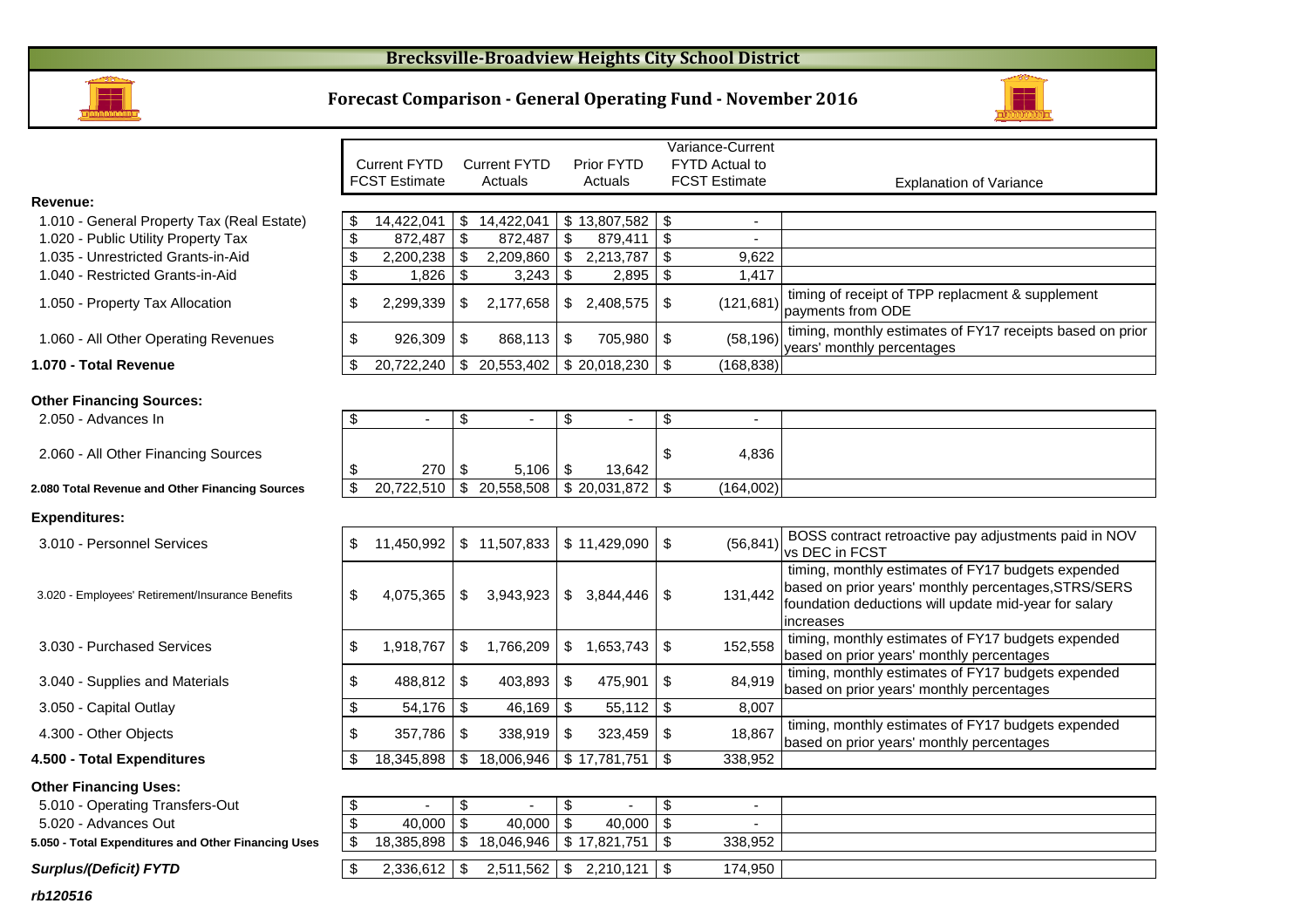| <b>Brecksville-Broadview Heights City School District</b> |                                                                                     |                          |                          |                       |                |                                                                     |                                             |                                 |                    |                         |  |  |
|-----------------------------------------------------------|-------------------------------------------------------------------------------------|--------------------------|--------------------------|-----------------------|----------------|---------------------------------------------------------------------|---------------------------------------------|---------------------------------|--------------------|-------------------------|--|--|
|                                                           |                                                                                     |                          |                          |                       |                | <b>Revenue Analysis Report - General Operating Fund Only - FY17</b> |                                             |                                 |                    |                         |  |  |
|                                                           |                                                                                     | <b>Local Revenue</b>     |                          |                       | Federal        |                                                                     | <b>State Revenue</b>                        |                                 |                    |                         |  |  |
| $2016 - 2017$                                             | <b>Taxes</b><br>Real<br><b>Estate</b>                                               | Personal<br>Property     | <b>Interest</b>          | <b>Other</b><br>Local |                | <b>Unrestricted</b><br>Grants-<br>in-Aid                            | Property<br><b>Tax</b><br><b>Allocation</b> | Restricted<br>Grants-<br>in-Aid | Non-<br>Operating* | <b>Total</b><br>Revenue |  |  |
| July                                                      | 9,502,000                                                                           |                          | 1,554                    | 190,605               | 2,524          | 419,097                                                             |                                             | 369                             | 270                | 10,116,418              |  |  |
| <b>August</b>                                             | 4,920,041                                                                           | 872,487                  | 32,101                   | 273,195               | 135            | 519,017                                                             |                                             | 365                             |                    | 6,617,341               |  |  |
| September                                                 | $\sim$                                                                              | $\blacksquare$           | 23,668                   | 156,415               | 21,680         | 421,590                                                             | $\sim$                                      | 362                             | $\blacksquare$     | 623,716                 |  |  |
| <b>October</b>                                            |                                                                                     |                          | 10,156                   | 56,913                |                | 432,339                                                             | 2,177,658                                   | 357                             | 6                  | 2,677,429               |  |  |
| <b>November</b>                                           |                                                                                     |                          | 14,346                   | 84,821                | $\blacksquare$ | 417,817                                                             |                                             | 1,790                           | 4,830              | 523,604                 |  |  |
| <b>December</b>                                           |                                                                                     |                          |                          |                       |                |                                                                     |                                             |                                 |                    |                         |  |  |
| January                                                   |                                                                                     |                          |                          |                       |                |                                                                     |                                             |                                 |                    |                         |  |  |
| February                                                  | $\overline{\phantom{a}}$                                                            | $\overline{\phantom{a}}$ | $\overline{a}$           |                       | $\blacksquare$ | $\blacksquare$                                                      | $\overline{\phantom{0}}$                    | $\overline{\phantom{0}}$        | $\blacksquare$     | $\blacksquare$          |  |  |
| <b>March</b>                                              |                                                                                     | $\overline{\phantom{a}}$ |                          |                       | $\blacksquare$ | $\overline{\phantom{a}}$                                            |                                             | $\overline{a}$                  |                    |                         |  |  |
| <b>April</b>                                              |                                                                                     |                          | $\overline{\phantom{a}}$ |                       |                | $\blacksquare$                                                      |                                             |                                 |                    |                         |  |  |
| May                                                       |                                                                                     |                          | $\blacksquare$           |                       | $\blacksquare$ | $\blacksquare$                                                      |                                             |                                 |                    |                         |  |  |
| June                                                      |                                                                                     |                          |                          |                       |                | $\blacksquare$                                                      |                                             |                                 |                    |                         |  |  |
| <b>Totals</b>                                             | \$14,422,041                                                                        | \$872,487                | \$81,825                 | \$761,949             | \$24,339       | \$2,209,860                                                         | \$2,177,658                                 | \$3,243                         | \$5,106            | \$20,558,508            |  |  |
| % of Total                                                | 70.15%                                                                              | 4.24%                    | 0.40%                    | 3.71%                 | 0.12%          | 10.75%                                                              | 10.59%                                      | 0.02%                           | 0.02%              |                         |  |  |
|                                                           | *Non-Operating Revenue includes advances in, and refund of prior year expenditures. |                          |                          |                       |                |                                                                     |                                             |                                 |                    | rb120516                |  |  |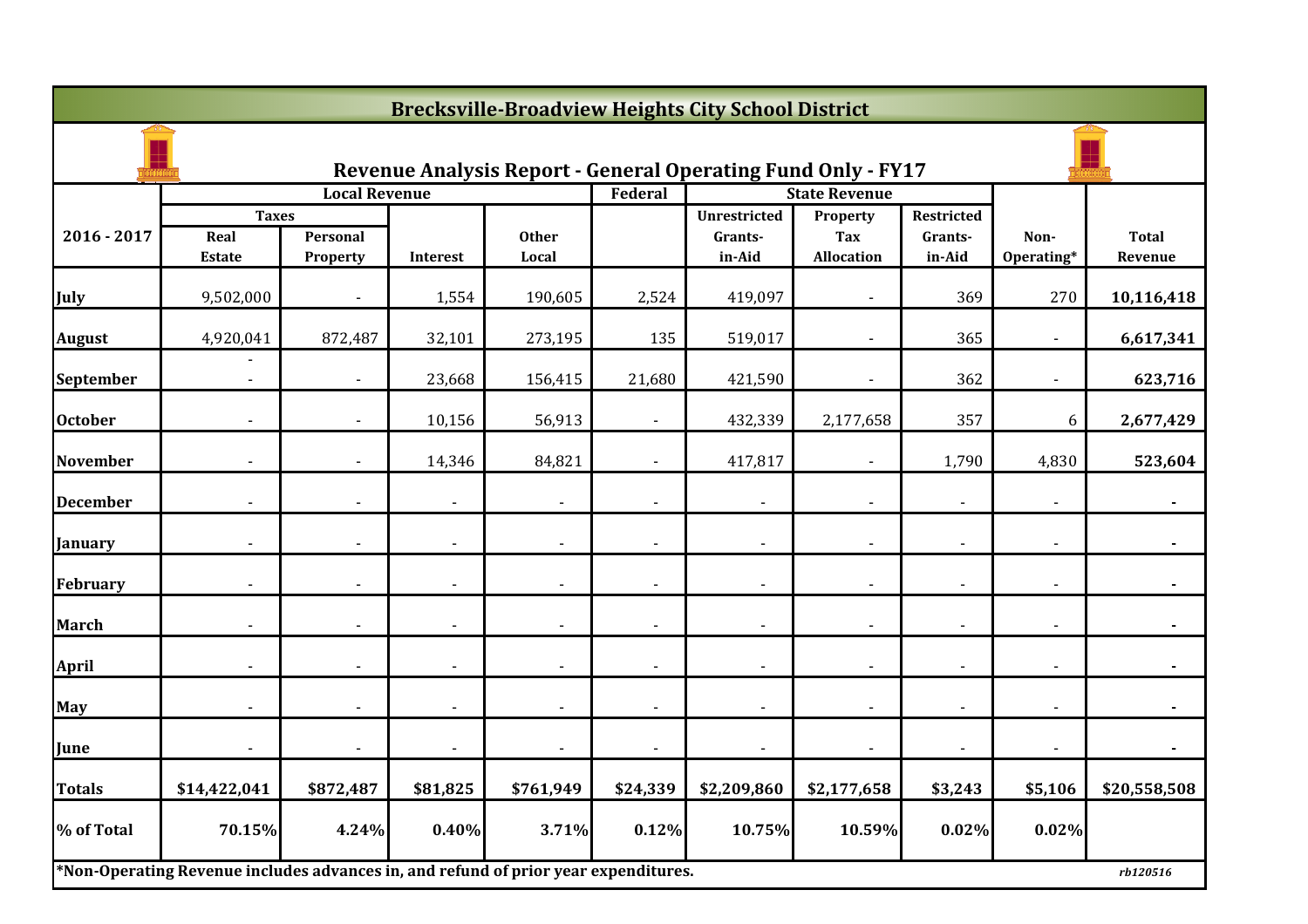|                | <b>Brecksville-Broadview Heights City School District</b>                                                                 |                          |                          |                 |                          |                      |                          |                                 |  |  |  |  |  |
|----------------|---------------------------------------------------------------------------------------------------------------------------|--------------------------|--------------------------|-----------------|--------------------------|----------------------|--------------------------|---------------------------------|--|--|--|--|--|
|                | <b>Expenditure Analysis Report - General Operating Fund - FY17</b>                                                        |                          |                          |                 |                          |                      |                          |                                 |  |  |  |  |  |
| 2016-2017      | <b>Salaries</b>                                                                                                           | <b>Benefits</b>          | <b>Services</b>          | <b>Supplies</b> | Equipment                | Dues/<br><b>Fees</b> | Non-<br>Operating*       | <b>Total</b><br><b>Expenses</b> |  |  |  |  |  |
| July           | 2,725,518                                                                                                                 | 763,508                  | 392,089                  | 67,695          | 5,156                    | 58,419               |                          | 4,012,385                       |  |  |  |  |  |
| August         | 1,833,007                                                                                                                 | 841,868                  | 332,335                  | 137,182         | 7,011                    | 241,453              | 40,000                   | 3,432,856                       |  |  |  |  |  |
| September      | 2,191,845                                                                                                                 | 761,457                  | 298,755                  | 76,099          | 5,255                    | 8,130                |                          | 3,341,541                       |  |  |  |  |  |
| <b>October</b> | 2,311,200                                                                                                                 | 770,247                  | 418,853                  | 66,397          | 17,311                   | 24,604               |                          | 3,608,612                       |  |  |  |  |  |
| November       | 2,446,263                                                                                                                 | 806,843                  | 324,177                  | 56,520          | 11,436                   | 6,313                |                          | 3,651,552                       |  |  |  |  |  |
| December       |                                                                                                                           | $\overline{\phantom{a}}$ | $\blacksquare$           |                 | $\overline{\phantom{a}}$ |                      |                          | $\overline{\phantom{a}}$        |  |  |  |  |  |
| January        |                                                                                                                           |                          | $\overline{\phantom{a}}$ |                 | $\overline{\phantom{a}}$ |                      |                          |                                 |  |  |  |  |  |
| February       |                                                                                                                           | $\overline{\phantom{a}}$ | $\overline{\phantom{a}}$ |                 | $\overline{\phantom{a}}$ |                      | $\overline{\phantom{a}}$ | $\blacksquare$                  |  |  |  |  |  |
| March          | $\overline{a}$                                                                                                            | $\overline{\phantom{a}}$ | $\overline{\phantom{a}}$ | $\blacksquare$  | $\overline{\phantom{a}}$ |                      | $\overline{\phantom{a}}$ | $\overline{\phantom{a}}$        |  |  |  |  |  |
| April          |                                                                                                                           |                          | $\blacksquare$           |                 | $\overline{\phantom{a}}$ |                      | $\overline{\phantom{a}}$ | $\overline{\phantom{a}}$        |  |  |  |  |  |
| May            | ÷                                                                                                                         |                          | $\blacksquare$           | $\blacksquare$  | $\overline{\phantom{a}}$ |                      |                          | $\overline{\phantom{a}}$        |  |  |  |  |  |
| June           |                                                                                                                           |                          |                          |                 |                          |                      |                          | $\overline{\phantom{a}}$        |  |  |  |  |  |
| <b>TOTALS</b>  | \$11,507,833                                                                                                              | \$3,943,923              | \$1,766,209              | \$403,893       | \$46,169                 | \$338,919            | \$40,000                 | \$18,046,946                    |  |  |  |  |  |
| % of Total     | 63.77%                                                                                                                    | 21.85%                   | 9.79%                    | 2.24%           | 0.26%                    | 1.88%                | 0.22%                    |                                 |  |  |  |  |  |
|                | *Non-Operating expenses include advances and transfers out.<br>Operating Fund includes General Fund (001) only for FY2016 |                          |                          |                 |                          |                      |                          | rb120516                        |  |  |  |  |  |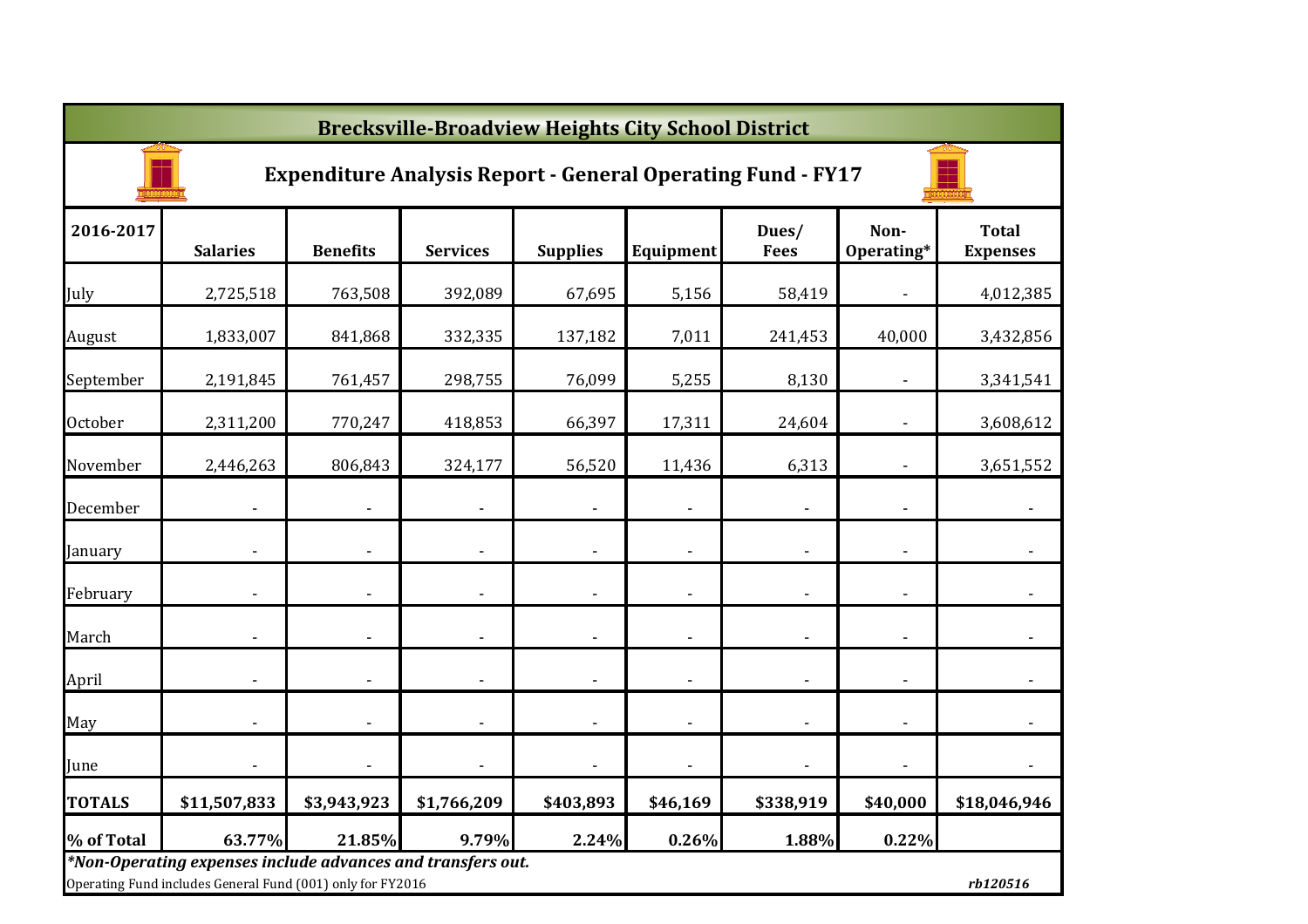|     | <b>Brecksville-Broadview Heights City School District</b> |                  |                    |                                      |                     |                     |                                  |                     |                 |  |  |  |  |  |
|-----|-----------------------------------------------------------|------------------|--------------------|--------------------------------------|---------------------|---------------------|----------------------------------|---------------------|-----------------|--|--|--|--|--|
|     |                                                           |                  |                    |                                      |                     |                     |                                  |                     |                 |  |  |  |  |  |
|     | <b>November 30, 2016</b>                                  |                  |                    |                                      |                     |                     | <b>FINSUMM Financial Summary</b> |                     |                 |  |  |  |  |  |
|     |                                                           |                  |                    | "where fine education is a heritage" |                     |                     | rb120516                         |                     |                 |  |  |  |  |  |
|     |                                                           | <b>Beginning</b> | <b>Fiscal Year</b> | Current                              |                     | Unencumbered        |                                  |                     |                 |  |  |  |  |  |
|     | <b>Fund Fund Name</b>                                     | <b>Balance</b>   | <b>Receipts</b>    | <b>To Date</b>                       | <b>Expenditures</b> | <b>To Date</b>      | <b>Fund</b>                      | Current             | <b>Fund</b>     |  |  |  |  |  |
|     |                                                           | 7/1/2016         |                    | Receipts                             |                     | <b>Expenditures</b> | <b>Balance</b>                   | <b>Encumbrances</b> | <b>Balance</b>  |  |  |  |  |  |
| 001 | <b>General Fund</b>                                       | \$10,647,647.98  | \$523,604.52       | \$20,558,508.55                      | \$3,651,553.07      | \$18,046,945.81     | \$13,159,210.72                  | \$2,145,290.09      | \$11,013,920.63 |  |  |  |  |  |
| 002 | <b>Bond Retirement</b>                                    | \$3,461,042.53   | \$0.00             | \$1,196,131.25                       | \$2,443,863.34      | \$2,443,863.34      | 2,213,310.44                     | \$0.00              | 2,213,310.44    |  |  |  |  |  |
| 003 | Permanent Improvement                                     | \$1,243,535.08   | \$0.00             | \$817,254.19                         | \$119,073.14        | \$1,110,902.68      | 949.886.59                       | \$119,279.09        | 830.607.50      |  |  |  |  |  |
| 004 | <b>Building Fund</b>                                      | \$106,453.36     | \$0.00             | \$0.00                               | \$0.00              | \$0.00              | 106,453.36                       | \$0.00              | 106,453.36      |  |  |  |  |  |
| 006 | Food Service                                              | \$291,202.79     | \$130,482.73       | \$539,945.26                         | \$140,450.18        | \$510,693.62        | 320,454.43                       | \$188,474.22        | 131,980.21      |  |  |  |  |  |
| 007 | <b>Special Trust</b>                                      | \$90,053.62      | \$84.12            | \$37,247.52                          | \$56.52             | \$69,606.14         | 57,695.00                        | \$2,038.86          | 55,656.14       |  |  |  |  |  |
| 009 | <b>Uniform Supplies</b>                                   | \$146,246.59     | \$65,487.61        | \$156,172.34                         | \$5,230.30          | \$170,184.94        | 132,233.99                       | \$22,415.85         | 109,818.14      |  |  |  |  |  |
| 014 | Rotary - Internal Services                                | \$163,696.28     | \$78,066.25        | \$104,228.97                         | \$4,678.94          | \$55,091.14         | 212,834.11                       | \$19,329.68         | 193,504.43      |  |  |  |  |  |
| 018 | <b>Public School Support</b>                              | \$152,259.61     | \$7,086.40         | \$48,443.70                          | (\$1,951.26)        | \$47,521.97         | 153,181.34                       | \$26,584.23         | 126,597.11      |  |  |  |  |  |
| 019 | Other Grants                                              | \$213,676.78     | \$0.00             | \$18,915.64                          | \$40,264.71         | \$116,537.76        | 116,054.66                       | \$21,973.94         | 94,080.72       |  |  |  |  |  |
| 020 | Child Care Fund                                           | \$165,409.01     | \$32,737.50        | \$230,820.75                         | \$32,787.72         | \$223,900.01        | 172,329.75                       | \$10,438.79         | 161,890.96      |  |  |  |  |  |
| 022 | <b>Unclaimed Funds</b>                                    | \$211,000.00     | \$0.00             | (\$211,000.00)                       | \$0.00              | \$0.00              | 0.00                             | \$0.00              | 0.00            |  |  |  |  |  |
| 200 | <b>Student Managed Funds</b>                              | \$131,152.96     | \$33,064.86        | \$99,116.86                          | \$22,277.68         | \$75,718.28         | 154,551.54                       | \$60,740.51         | 93,811.03       |  |  |  |  |  |
| 300 | <b>District Managed Funds</b>                             | \$230,776.98     | \$40,259.13        | \$215,716.16                         | \$42,779.82         | \$198,507.61        | 247,985.53                       | \$91,156.98         | 156,828.55      |  |  |  |  |  |
| 401 | <b>Auxiliary Services</b>                                 | \$93,243.62      | \$88,061.02        | \$176,329.61                         | \$22,016.29         | \$115,995.70        | 153,577.53                       | \$78,509.09         | 75,068.44       |  |  |  |  |  |
| 451 | OneNet (Data Communication)                               | \$0.00           | \$0.00             | \$5,400.00                           | \$0.00              | \$5,400.00          | 0.00                             | \$0.00              | 0.00            |  |  |  |  |  |
| 499 | Miscellaneous State Grants                                | $(*9,628.69)$    | \$3,000.00         | \$53,915.09                          | \$1,154.50          | \$42,634.65         | 1,651.75                         | \$1,375.00          | 276.75          |  |  |  |  |  |
| 516 | <b>IDEA-B</b>                                             | ( \$13,970.45)   | \$104,983.27       | \$213,336.70                         | \$66,706.25         | \$267,700.91        | (68, 334.66)                     | \$294,527.29        | (362, 861.95)   |  |  |  |  |  |
| 551 | Title III - Limited English Proficiency                   | \$0.00           | \$0.00             | \$3,674.53                           | \$0.00              | \$3,701.43          | (26.90)                          | \$770.00            | (796.90)        |  |  |  |  |  |
| 572 | Title I - Disadvantaged Children                          | ( \$17, 212.31)  | \$40,433.93        | \$93,762.54                          | \$26,777.73         | \$105,545.37        | (28,995.14)                      | \$418.98            | (29, 414.12)    |  |  |  |  |  |
| 587 | Preschool                                                 | \$0.00           | \$4,305.18         | \$4,305.18                           | \$2,390.70          | \$6,695.88          | (2,390.70)                       | \$0.00              | (2,390.70)      |  |  |  |  |  |
| 590 | Title II-A - Improving Teacher Quality                    | \$14.87          | \$0.00             | \$11,715.79                          | \$6,317.59          | \$19,483.25         | (7,752.59)                       | \$9,975.48          | (17, 728.07)    |  |  |  |  |  |
| 599 | Miscellaneous Federal Grants                              | \$0.00           | \$0.00             | \$0.00                               | \$6,410.21          | \$8,865.34          | (8,865.34)                       | \$570.44            | (9,435.78)      |  |  |  |  |  |
|     |                                                           |                  |                    |                                      |                     |                     |                                  |                     |                 |  |  |  |  |  |
|     | <b>Grand Totals (ALL Funds)</b>                           | \$17,306,600.61  | \$1,151,656.52     | \$24,373,940.63                      | \$6,632,837.43      | \$23,645,495.83     | \$18,035,045.41                  | \$3,093,868.52      | \$14,941,176.89 |  |  |  |  |  |
|     |                                                           |                  |                    |                                      |                     |                     |                                  |                     |                 |  |  |  |  |  |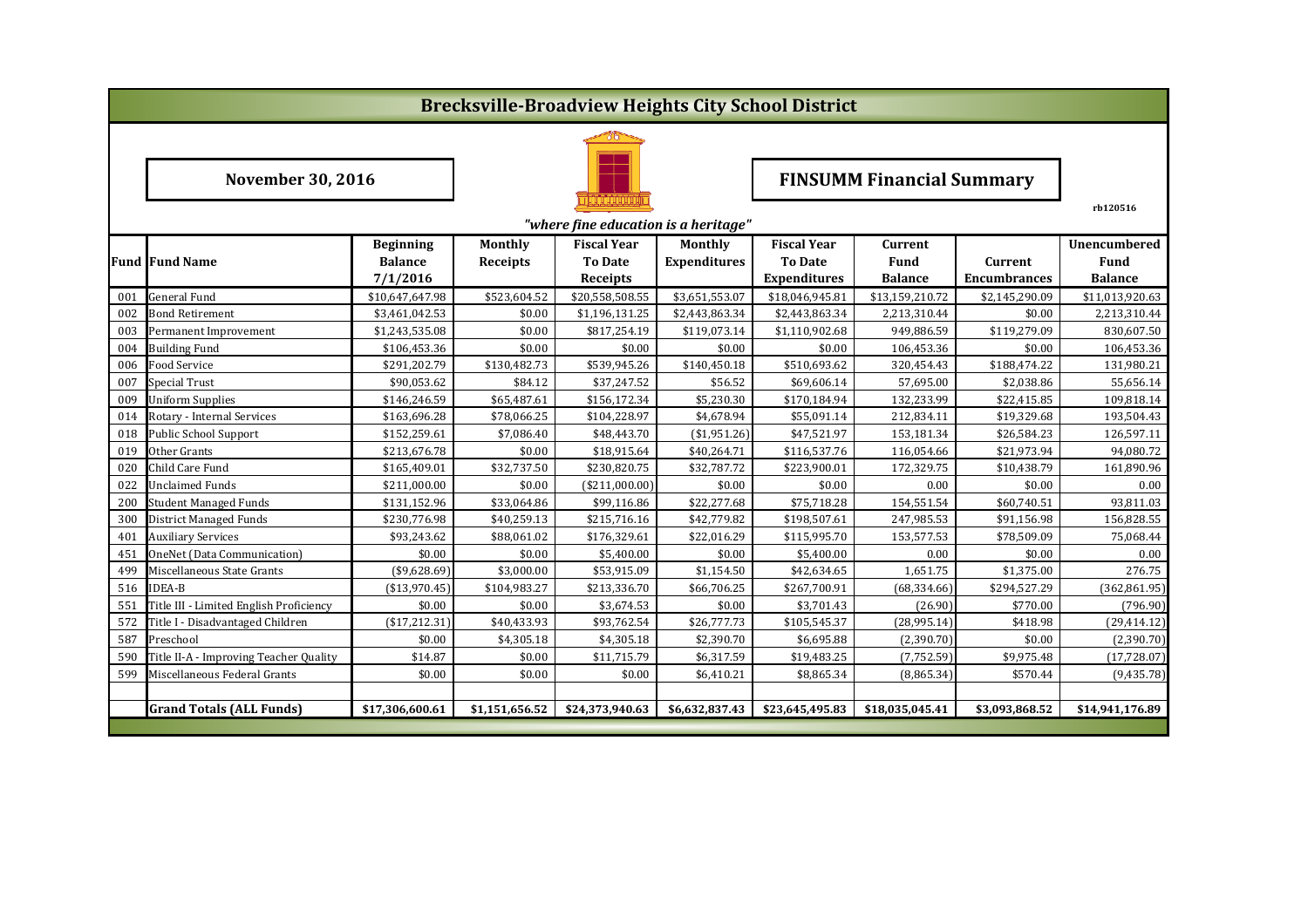#### *Brecksville-Broadview Heights Board of Education*



# *Approved Funds for 2016/2017*



|          | This report is a listing of all grant funds authorized and received throughout the 2016/2017 fiscal year. |                |                   |               |                 |
|----------|-----------------------------------------------------------------------------------------------------------|----------------|-------------------|---------------|-----------------|
|          |                                                                                                           | Authorized     | <b>Non-Public</b> | Monthly       | Amount          |
| Fund     | <b>Description</b>                                                                                        | Amount         | <b>Authorized</b> | <b>Amount</b> | Received        |
|          |                                                                                                           |                | Amount            | Received      | Project-To-Date |
|          | <b>State Grants</b>                                                                                       |                |                   |               |                 |
|          | 451/9017 Network Connectivity Subsidy                                                                     | \$10,800.00    | \$0.00            | \$0.00        | \$5,400.00      |
|          |                                                                                                           |                |                   |               |                 |
|          | 499/9017 BWC Special Education Equipment                                                                  | \$19,915.09    | \$0.00            | \$0.00        | \$19,915.09     |
|          |                                                                                                           |                |                   |               |                 |
|          | <b>Auxiliary Services</b>                                                                                 |                |                   |               |                 |
|          | 401/9017 Assumption                                                                                       | \$188,802.09   | \$188,802.09      | \$47,200.52   | \$94,401.04     |
|          | 401/9117 Lawrence School                                                                                  | \$159,832.59   | \$159,832.59      | \$23,276.97   | \$113,278.65    |
|          | 401/9217 South Suburban Mont.                                                                             | \$96,180.20    | \$96,180.20       | \$17,457.73   | \$61,264.75     |
|          |                                                                                                           |                |                   |               |                 |
|          | <b>CAPA</b>                                                                                               |                |                   |               |                 |
| 499/9016 | Ohio Dept. of Health Youth Tobacco                                                                        | \$50,000.00    | \$0.00            | \$3,000.00    | \$50,000.00     |
|          | <b>Reduction Use</b>                                                                                      |                |                   |               |                 |
|          |                                                                                                           |                |                   |               |                 |
|          | <b>Total State Funds</b>                                                                                  | \$525,529.97   | \$444,814.88      | \$90,935.22   | \$344,259.53    |
|          |                                                                                                           |                |                   |               |                 |
|          | <b>Federal Grants</b>                                                                                     |                |                   |               |                 |
|          | 516/9016 IDEA-B Special Education FY16                                                                    | \$728,523.07   | \$7,396.17        | \$0.00        | \$728,523.07    |
|          | 516/9017 IDEA-B Special Education FY17                                                                    | \$755,929.66   | \$10,355.20       | \$104,983.27  | \$162,246.49    |
|          |                                                                                                           |                |                   |               |                 |
|          | 551/9016 Title III Limited English Proficiency FY16                                                       | \$16,222.77    | \$0.00            | \$0.00        | \$16,222.77     |
|          | 551/9017 Title III Limited English Proficiency FY17                                                       | \$17,100.65    | \$0.00            | \$0.00        | \$3,674.53      |
|          |                                                                                                           |                |                   |               |                 |
|          | 572/9016 Title I FY16                                                                                     | \$287,027.94   | \$4,546.78        | \$0.00        | \$281,951.55    |
|          | 572/9017 Title I FY17                                                                                     | \$312,684.50   | \$3,211.50        | \$40,433.93   | \$43,307.08     |
|          |                                                                                                           |                |                   |               |                 |
|          | 587/9016 Preschool Special Education FY16                                                                 | \$20,192.98    | \$0.00            | \$0.00        | \$20,192.98     |
|          | 587/9017 Preschool Special Education FY17                                                                 | \$21,019.55    | \$0.00            | \$4,305.18    | \$4,305.18      |
|          |                                                                                                           |                |                   |               |                 |
|          | 590/9016 Title II-A Improving Teacher Quality FY16                                                        | \$60,082.04    | \$4,026.26        | \$0.00        | \$60,082.04     |
|          | 590/9017 Title II-A Improving Teacher Quality FY17                                                        | \$59,018.83    | \$427.11          | \$0.00        | \$396.48        |
|          |                                                                                                           |                |                   |               |                 |
|          | 599/9017 CAPA Drug-Free Communities FY17 (Yr.1)                                                           | \$125,000.00   | \$0.00            | \$0.00        | \$0.00          |
|          |                                                                                                           |                |                   |               |                 |
|          | <b>Total Federal Funds</b>                                                                                | \$2,402,801.99 | \$29,963.02       | \$149,722.38  | \$1,320,902.17  |
|          |                                                                                                           |                |                   |               |                 |
| rb120516 |                                                                                                           |                |                   |               |                 |
|          |                                                                                                           |                |                   |               |                 |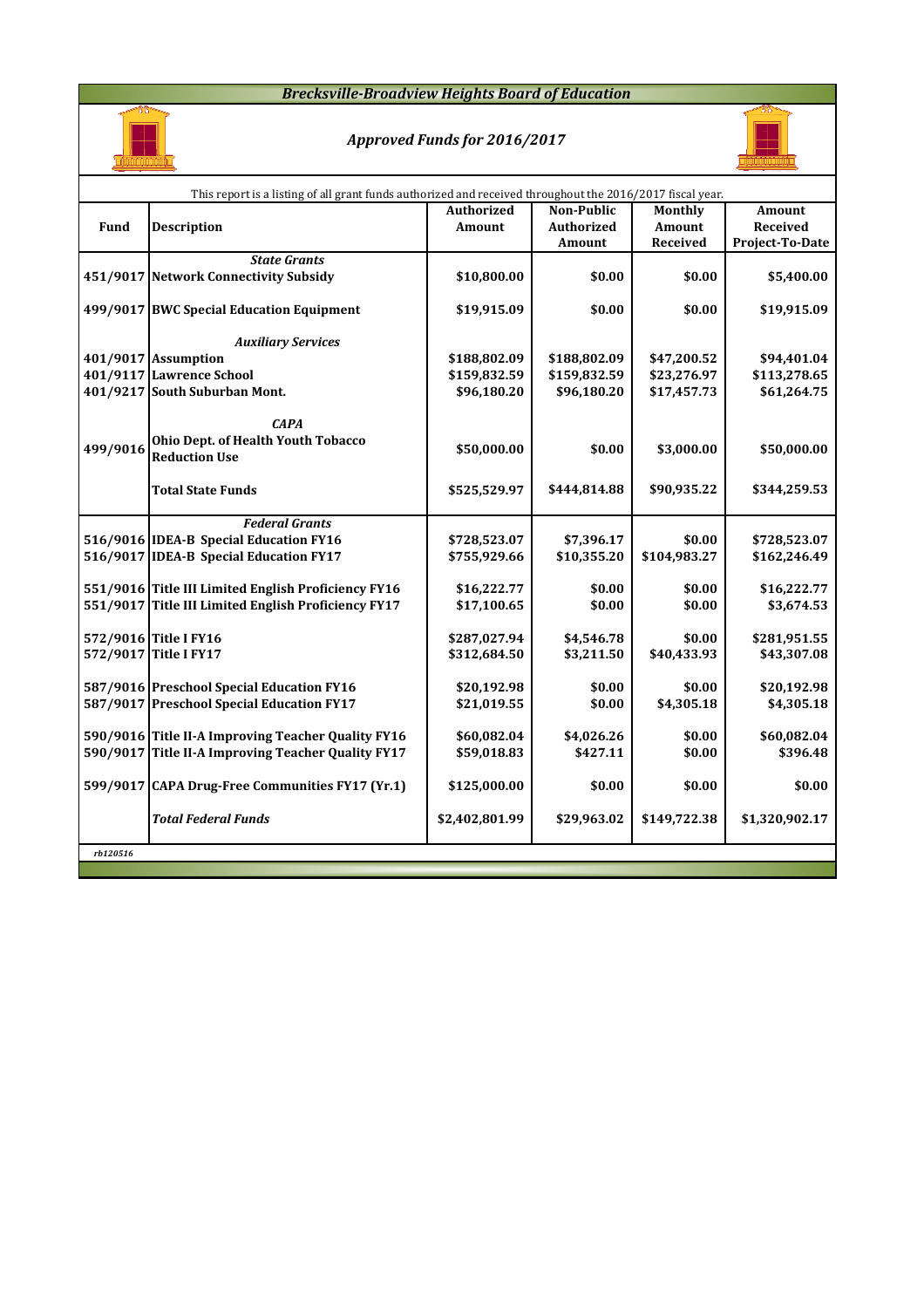*Brecksville-Broadview Heights Board of Education*

# *Record of Advances for 2016/2017*



**INITIAL ADVANCE INFORMATION ADVANCE RETURN Date Board FROM TO Fund Date Approved Resolution Fund Fund Name Amount Returned Amount** 8/25/2016 001 009 Uniform School \$40,000.00 \$0.00 Supplies **\$40,000.00 \$0.00 \$40,000.00** *rb120516 Advances Outstanding TOTAL Advances for 2015-2016*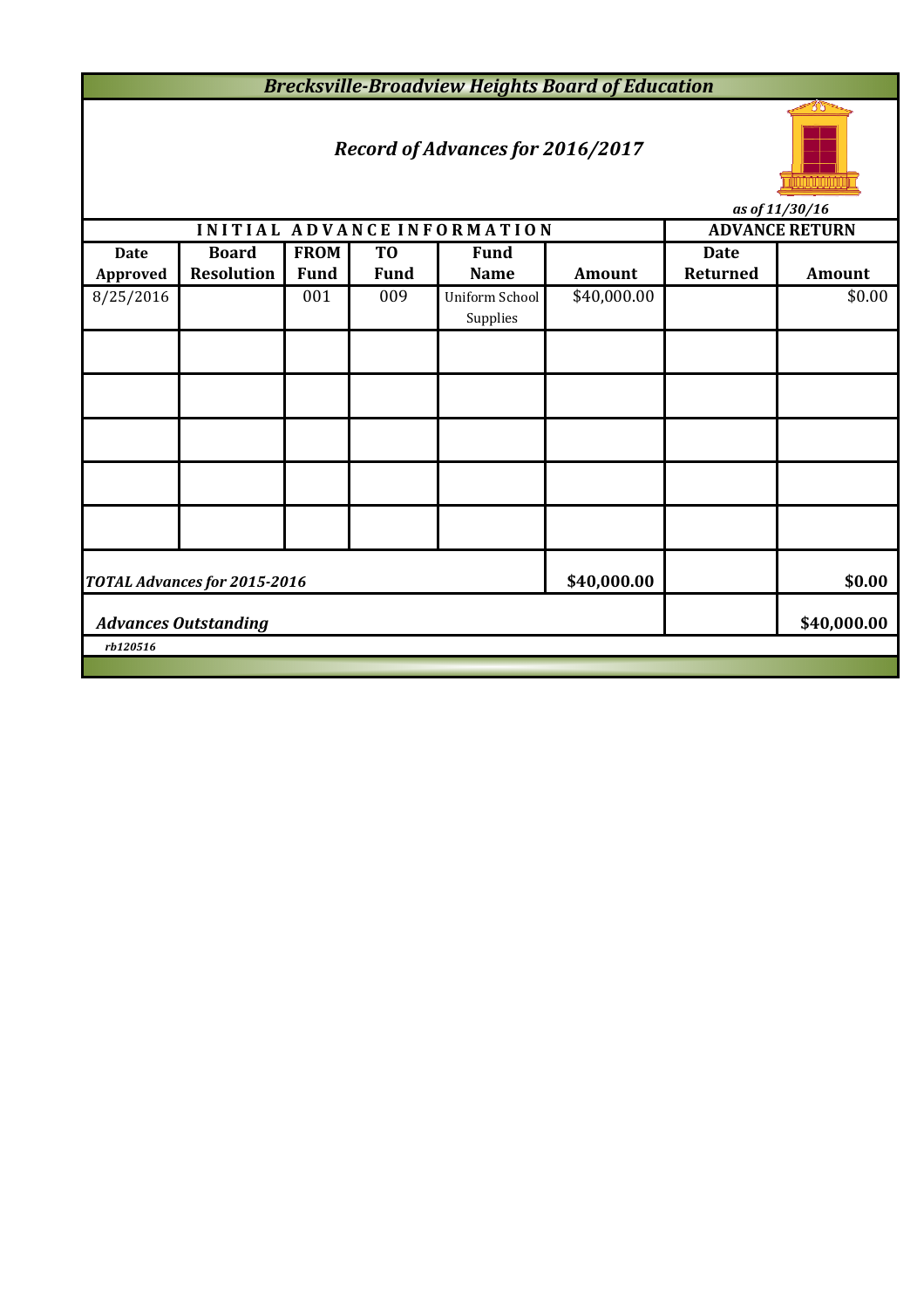| <b>Brecksville-Broadview Heights City School District</b>                                      |                                                        |    |               |    |               |  |  |  |  |  |  |
|------------------------------------------------------------------------------------------------|--------------------------------------------------------|----|---------------|----|---------------|--|--|--|--|--|--|
|                                                                                                | <b>Cash Reconciliation</b><br><b>November 30, 2016</b> |    |               |    |               |  |  |  |  |  |  |
|                                                                                                |                                                        |    |               |    |               |  |  |  |  |  |  |
| <b>FINSUM Balance</b>                                                                          |                                                        |    |               | \$ | 18,035,045.41 |  |  |  |  |  |  |
| <b>Bank Balance:</b>                                                                           |                                                        |    |               |    |               |  |  |  |  |  |  |
| Citizens Bank - General                                                                        |                                                        | \$ | 3,681,214.82  |    |               |  |  |  |  |  |  |
| <b>Investments:</b>                                                                            |                                                        |    |               |    |               |  |  |  |  |  |  |
| <b>STAR Ohio</b>                                                                               | 1,893.49                                               |    |               |    |               |  |  |  |  |  |  |
| Meeder Investment Management                                                                   | 14,482,264.16                                          |    |               |    |               |  |  |  |  |  |  |
| <b>First Federal</b>                                                                           | 8,359.50                                               |    |               |    |               |  |  |  |  |  |  |
| Westfield Bank Money Market                                                                    | 11,025.08                                              |    |               |    |               |  |  |  |  |  |  |
| <b>Westfield Bank ICS</b>                                                                      | 4,780.49                                               |    |               |    |               |  |  |  |  |  |  |
|                                                                                                |                                                        | \$ | 14,508,322.72 |    |               |  |  |  |  |  |  |
| <b>Petty Cash:</b>                                                                             |                                                        |    |               |    |               |  |  |  |  |  |  |
| Chippewa                                                                                       | 100.00                                                 |    |               |    |               |  |  |  |  |  |  |
| <b>Highland Drive</b>                                                                          | 100.00                                                 |    |               |    |               |  |  |  |  |  |  |
| Hilton                                                                                         | 100.00                                                 |    |               |    |               |  |  |  |  |  |  |
| <b>Central School</b>                                                                          | 100.00                                                 |    |               |    |               |  |  |  |  |  |  |
| Middle School                                                                                  | 150.00                                                 |    |               |    |               |  |  |  |  |  |  |
| <b>Student Activity</b>                                                                        | 300.00                                                 |    |               |    |               |  |  |  |  |  |  |
| <b>High School</b>                                                                             | 150.00                                                 |    |               |    |               |  |  |  |  |  |  |
| Transportation                                                                                 | 150.00                                                 |    |               |    |               |  |  |  |  |  |  |
| <b>Board Office</b>                                                                            | 150.00                                                 |    |               |    |               |  |  |  |  |  |  |
| Beekeepers                                                                                     | 150.00                                                 |    |               |    |               |  |  |  |  |  |  |
|                                                                                                |                                                        | \$ | 1,450.00      |    |               |  |  |  |  |  |  |
| <b>Change Fund:</b><br>Middle School Athletics                                                 | 200.00                                                 |    |               |    |               |  |  |  |  |  |  |
| Middle School Concessions                                                                      | 150.00                                                 |    |               |    |               |  |  |  |  |  |  |
| <b>High School Athletics</b>                                                                   | 4,500.00                                               |    |               |    |               |  |  |  |  |  |  |
| <b>Food Services</b>                                                                           | 1,097.00                                               |    |               |    |               |  |  |  |  |  |  |
|                                                                                                |                                                        | \$ | 5,947.00      |    |               |  |  |  |  |  |  |
|                                                                                                |                                                        |    |               |    |               |  |  |  |  |  |  |
| Less: Outstanding Checks-Charter One General<br><b>Outstanding Deposits/Other Adjustments:</b> |                                                        | \$ | (161, 889.15) |    |               |  |  |  |  |  |  |
| Encoding Error Check #343630                                                                   | 0.02                                                   |    |               |    |               |  |  |  |  |  |  |
|                                                                                                |                                                        |    |               |    |               |  |  |  |  |  |  |
|                                                                                                |                                                        |    |               |    |               |  |  |  |  |  |  |
|                                                                                                |                                                        | \$ | 0.02          |    |               |  |  |  |  |  |  |
| <b>Bank Balance</b>                                                                            |                                                        |    |               | \$ | 18,035,045.41 |  |  |  |  |  |  |
|                                                                                                |                                                        |    |               |    |               |  |  |  |  |  |  |
| <b>Variance</b>                                                                                |                                                        |    |               | \$ |               |  |  |  |  |  |  |
| rb120516                                                                                       |                                                        |    |               |    |               |  |  |  |  |  |  |
|                                                                                                |                                                        |    |               |    |               |  |  |  |  |  |  |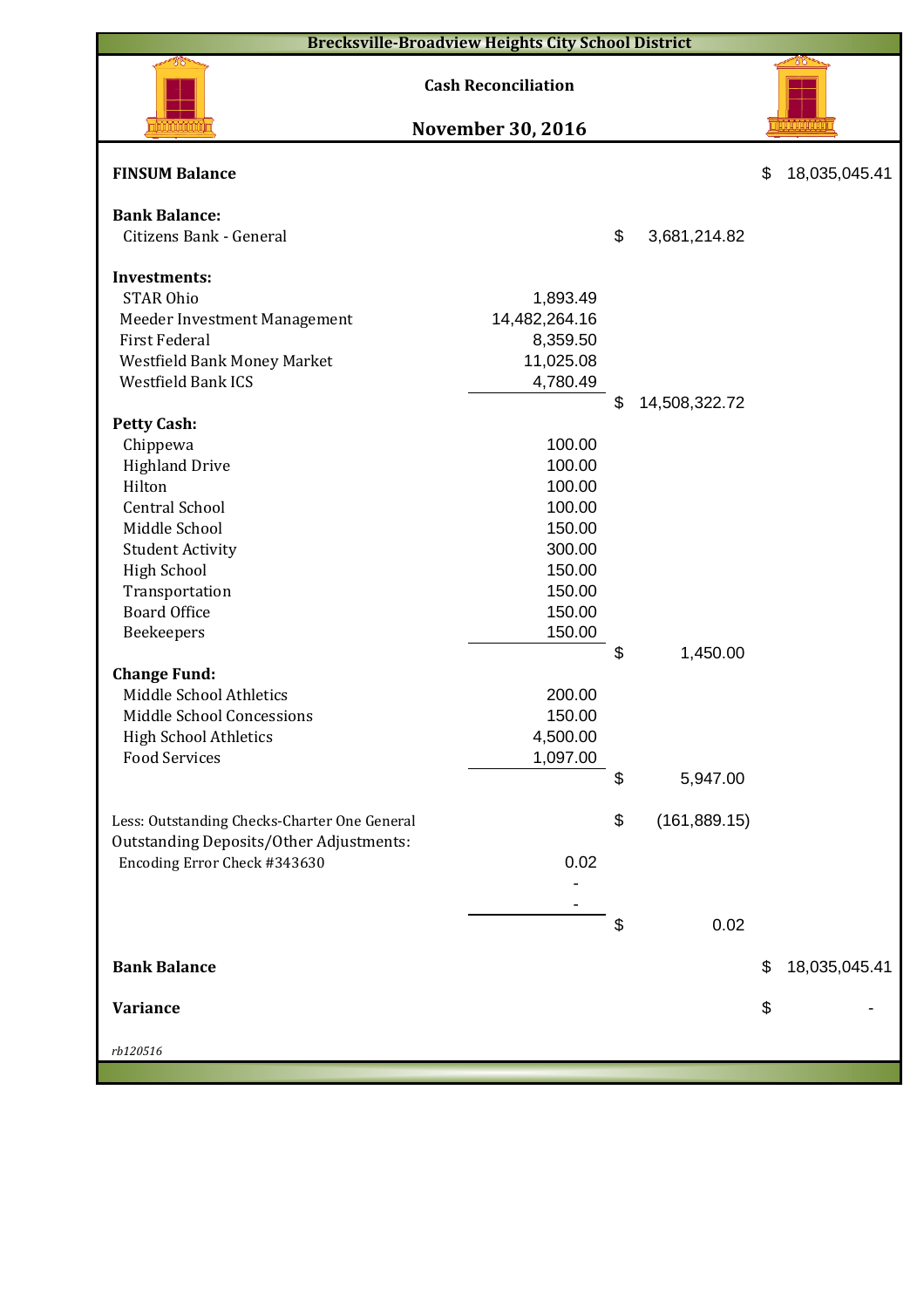|               |                                         |                             |                                                            |                                      | <b>Brecksville-Broadview Heights City School District</b> |                                             |                                |                                               |                                   |  |  |
|---------------|-----------------------------------------|-----------------------------|------------------------------------------------------------|--------------------------------------|-----------------------------------------------------------|---------------------------------------------|--------------------------------|-----------------------------------------------|-----------------------------------|--|--|
|               |                                         |                             |                                                            |                                      |                                                           |                                             |                                |                                               |                                   |  |  |
|               | <b>November 30, 2016</b>                |                             |                                                            |                                      |                                                           |                                             | <b>Appropriation Summary</b>   |                                               |                                   |  |  |
|               |                                         |                             |                                                            |                                      |                                                           | rb120516                                    |                                |                                               |                                   |  |  |
|               |                                         |                             |                                                            | "where fine education is a heritage" |                                                           |                                             |                                |                                               |                                   |  |  |
| <b>Fund</b>   |                                         | <b>FYTD</b><br>Appropriated | <b>Prior FY</b><br><b>Carryover</b><br><b>Encumbrances</b> | <b>FYTD</b><br><b>Expendable</b>     | <b>FYTD</b><br>Actual<br><b>Expenditures</b>              | <b>MTD</b><br>Actual<br><b>Expenditures</b> | Current<br><b>Encumbrances</b> | <b>FYTD</b><br>Unencumbered<br><b>Balance</b> | <b>FYTD</b><br>Percent<br>Exp/Enc |  |  |
| 001           | <b>General Fund</b>                     | \$46,428,582.55             | \$464,977.40                                               | \$46,893,559.95                      | \$18,046,945.81                                           | \$3,651,553.07                              | \$2,145,290.09                 | 26,701,324.05                                 | 43.06%                            |  |  |
| 002           | <b>Bond Retirement</b>                  | \$3,012,889.00              | \$0.00                                                     | 3,012,889.00                         | \$2,443,863.34                                            | \$2,443,863.34                              | \$0.00                         | 569,025.66                                    | 81.11%                            |  |  |
| 003           | Permanent Improvement                   | \$2,080,134.75              | \$366,053.75                                               | 2,446,188.50                         | \$1,110,902.68                                            | \$119,073.14                                | \$119,279.09                   | 1,216,006.73                                  | 50.29%                            |  |  |
| 004           | <b>Building Fund</b>                    | \$0.00                      | \$0.00                                                     | 0.00                                 | \$0.00                                                    | \$0.00                                      | \$0.00                         | 0.00                                          | #DIV/0!                           |  |  |
| 006           | <b>Food Service</b>                     | \$1,708,100.00              | \$3,724.58                                                 | 1,711,824.58                         | \$510,693.62                                              | \$140,450.18                                | \$188,474.22                   | 1,012,656.74                                  | 40.84%                            |  |  |
| 007           | <b>Special Trust</b>                    | \$82,402.00                 | \$0.00                                                     | 82,402.00                            | \$69,606.14                                               | \$56.52                                     | \$2,038.86                     | 10,757.00                                     | 86.95%                            |  |  |
| 009           | <b>Uniform Supplies</b>                 | \$261,247.00                | \$492.91                                                   | 261,739.91                           | \$170,184.94                                              | \$5,230.30                                  | \$22,415.85                    | 69,139.12                                     | 73.58%                            |  |  |
| 014           | Rotary - Internal Services              | \$445,661.00                | \$182.52                                                   | 445,843.52                           | \$55,091.14                                               | \$4,678.94                                  | \$19,329.68                    | 371,422.70                                    | 16.69%                            |  |  |
| 018           | Public School Support                   | \$151,449.00                | \$30.75                                                    | 151,479.75                           | \$47,521.97                                               | (\$1,951.26)                                | \$26,584.23                    | 77,373.55                                     | 48.92%                            |  |  |
| 019           | Other Grants                            | \$249,900.68                | \$2,257.15                                                 | 252,157.83                           | \$116,537.76                                              | \$40,264.71                                 | \$21,973.94                    | 113,646.13                                    | 54.93%                            |  |  |
| 020           | Child Care Fund                         | \$454,176.00                | \$5,499.93                                                 | 459,675.93                           | \$223,900.01                                              | \$32,787.72                                 | \$10,438.79                    | 225,337.13                                    | 50.98%                            |  |  |
| 022           | <b>Unclaimed Funds</b>                  | \$0.00                      | \$0.00                                                     | 0.00                                 | \$0.00                                                    | \$0.00                                      | \$0.00                         | 0.00                                          | 0.00%                             |  |  |
| 200           | <b>Student Managed Funds</b>            | \$314,766.00                | \$3,942.35                                                 | 318,708.35                           | \$75,718.28                                               | \$22,277.68                                 | \$60,740.51                    | 182,249.56                                    | 42.82%                            |  |  |
| 300           | District Managed Funds                  | \$660,646.00                | \$32,471.38                                                | 693,117.38                           | \$198,507.61                                              | \$42,779.82                                 | \$91,156.98                    | 403,452.79                                    | 41.79%                            |  |  |
| 401           | <b>Auxiliary Services</b>               | \$444,721.36                | \$263.14                                                   | 444,984.50                           | \$115,995.70                                              | \$22,016.29                                 | \$78,509.09                    | 250,479.71                                    | 43.71%                            |  |  |
| 451           | OneNet (Data Communication)             | \$10,800.00                 | \$0.00                                                     | 10,800.00                            | \$5,400.00                                                | \$0.00                                      | \$0.00                         | 5,400.00                                      | 50.00%                            |  |  |
| 499           | Miscellaneous State Grants              | \$37,500.80                 | \$6,785.60                                                 | 44,286.40                            | \$42,634.65                                               | \$1,154.50                                  | \$1,375.00                     | 276.75                                        | 99.38%                            |  |  |
| 516           | <b>IDEA-B</b>                           | \$764,945.42                | \$28,104.00                                                | 793,049.42                           | \$267,700.91                                              | \$66,706.25                                 | \$294,527.29                   | 230,821.22                                    | 70.89%                            |  |  |
| 551           | Title III - Limited English Proficiency | \$17,100.65                 | \$0.00                                                     | 17,100.65                            | \$3,701.43                                                | \$0.00                                      | \$770.00                       | 12,629.22                                     | 26.15%                            |  |  |
| 572           | Title I - Disadvantaged Children        | \$347,798.31                | \$3,205.73                                                 | 351,004.04                           | \$105,545.37                                              | \$26,777.73                                 | \$418.98                       | 245,039.69                                    | 30.19%                            |  |  |
| 587           | Preschool                               | \$21,019.55                 | \$0.00                                                     | 21,019.55                            | \$6,695.88                                                | \$2,390.70                                  | \$0.00                         | 14,323.67                                     | 31.86%                            |  |  |
| 590           | Title II-A - Improving Teacher Quality  | \$70,353.01                 | \$0.00                                                     | 70,353.01                            | \$19,483.25                                               | \$6,317.59                                  | \$9,975.48                     | 40,894.28                                     | 41.87%                            |  |  |
| 599           | Miscellaneous Federal Grants            | \$125,000.00                | \$0.00                                                     | 125,000.00                           | \$8,865.34                                                | \$6,410.21                                  | \$570.44                       | 115,564.22                                    | 7.55%                             |  |  |
| <b>Totals</b> |                                         | \$57,689,193.08             | \$917,991.19                                               | \$58,607,184.27                      | \$23,645,495.83                                           | \$6,632,837.43                              | \$3,093,868.52                 | \$31,867,819.92                               | 45.62%                            |  |  |